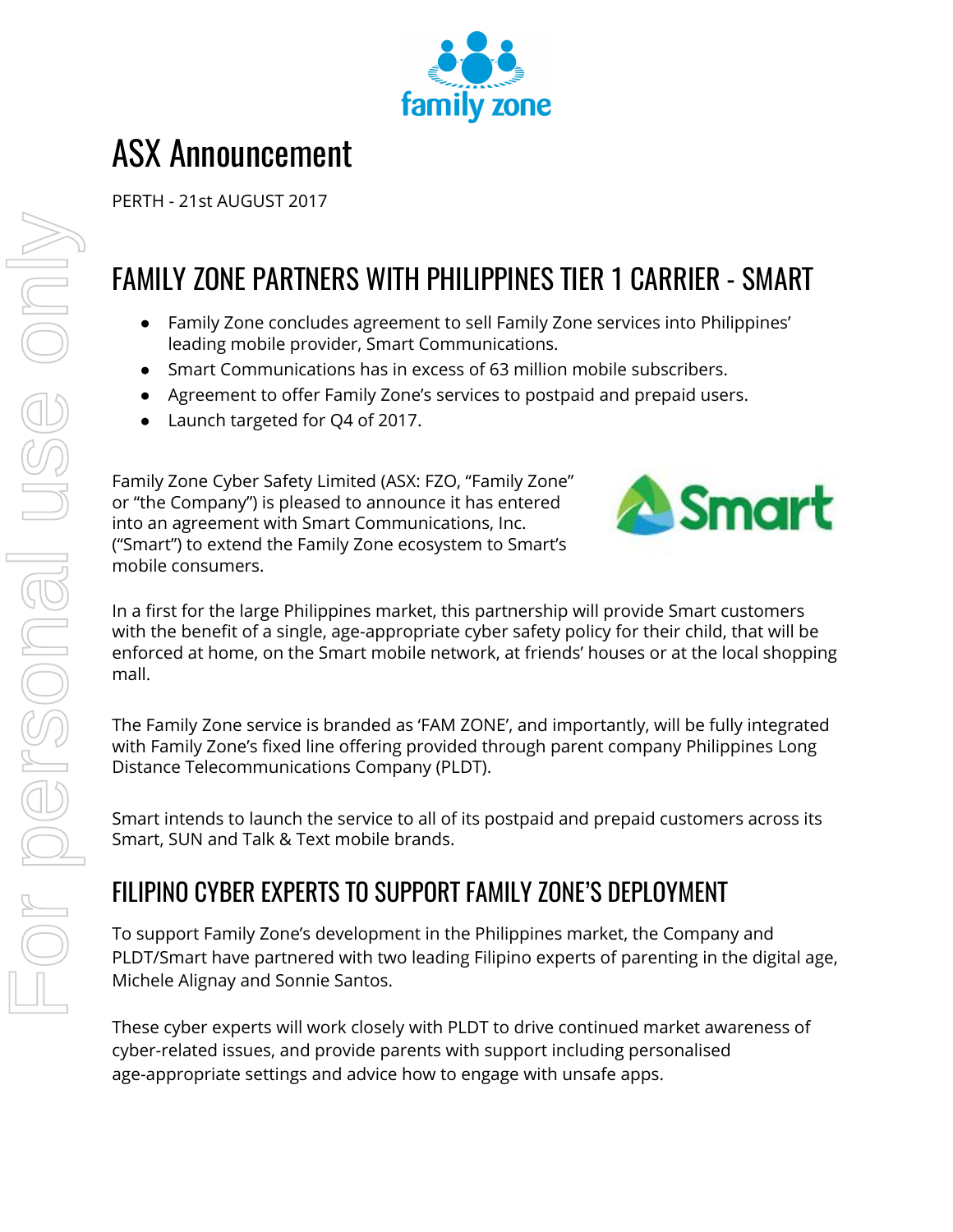

**Michele Alignay** is a psychologist, guidance counselor, lecturer, author, sought-after speaker, wife and mother. Michele has a B. S. in Psychology and M.A. in Family Psychology and is completing a Phd in Family Studies. Michele is the author of parenting book *Family Goals: Embracing the Imperfections of Family Life*, and is a co-author of *Growing Up Wired: Raising Pinoy Kids in the Digital Age*.



**ASSSONNIE**, info

**Sonnie Santos** introduced cyber wellness into the Philippines in 2010, moving the conversation from online to offline. This includes online safety, responsible and proactive use of social media, privacy protection, digital parenting and cyberbullying prevention and mitigation. Sonnie sees social media and mobile apps having provided an opportunity for social engineering that can lead to cyberbullying, sexting and child abuse if kids are left without guidance exploring the web.

#### PHILIPPINES MARKET SUMMARY

Philippines is an exciting market for Family Zone, dominated by two major telcos. Largely conservative, English-speaking and Christian, the country has a fast-growing middle class and is showing fast adoption of telco services. Philippines has one of the fastest growing app and smartphone markets in Southeast Asia, and its people are active users of social media.

| <b>Population</b>                  | 103m |
|------------------------------------|------|
| Children (0-18)                    | 39m  |
| <b>Adolescents (10-18)</b>         | 21 m |
| <b>Youth literacy</b>              | 97%  |
| Catholic                           | 80%  |
| <b>GDP</b> growth                  | 6%   |
| <b>Mobile services</b>             | 119m |
| <b>Children with mobile phones</b> | 65%  |

On the partnership, PLDT-Smart FVP and Consumer Business Group Head, Oscar Ren-Ren Reyes, said:

"*We are thrilled to be working alongside Family Zone particularly at a time when most of our products and services cater to the youth. Given this scenario, we know we could develop more ways to protect younger consumers and bring cyber safety closer to Filipino families*."

"*The PLDT-Smart group is not new to providing services that enrich the lives of Filipino families so working with Family Zone will only help us at Smart elevate cyber safety*," added Reyes.